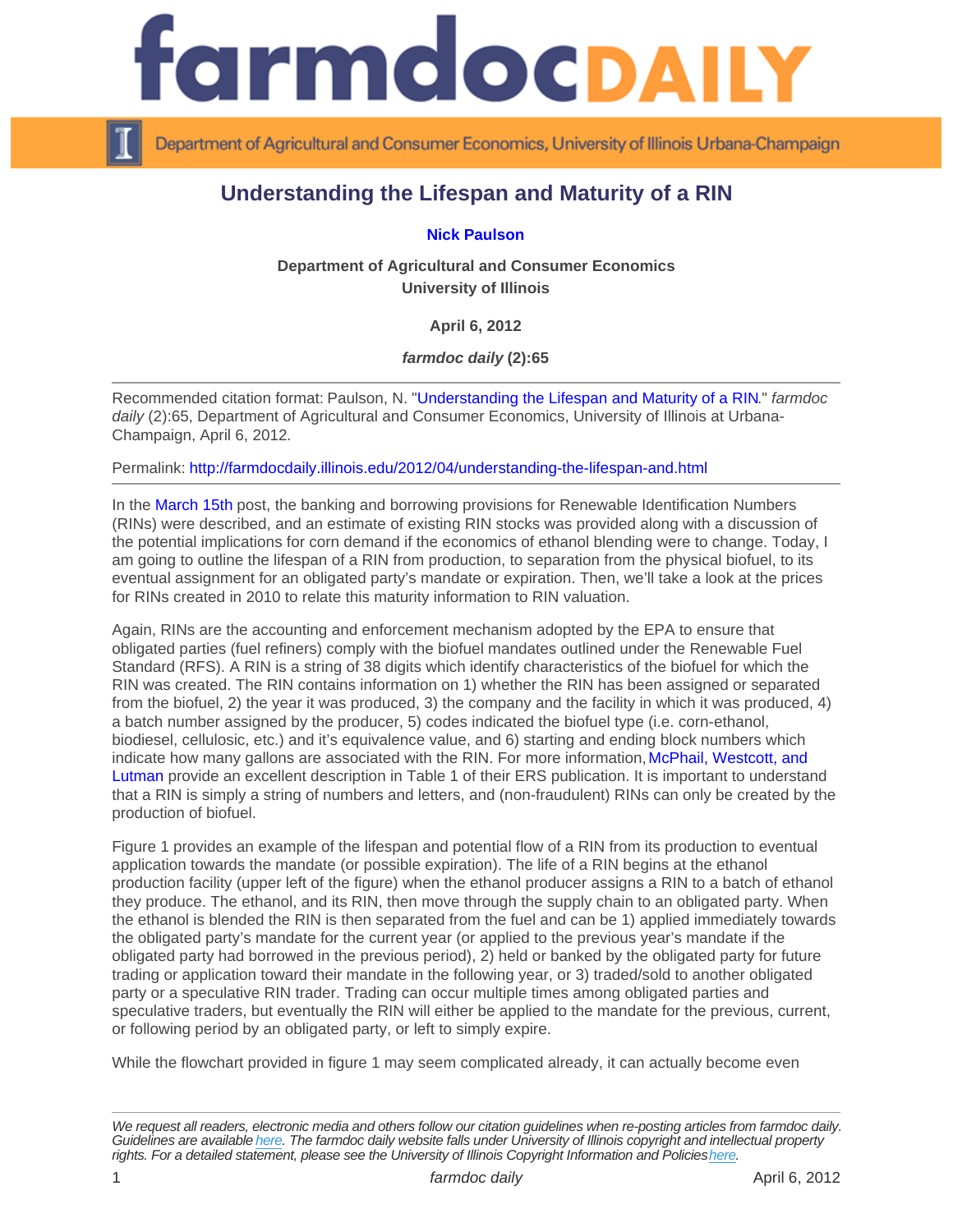more complex since, after separation, RINs can be even further broken down into multiple RINs by breaking up the block numbers. For example, a RIN tied to 100,000 gallons could be broken down into two 50,000 gallon RINs with one being immediately applied to the mandate and the other being traded or banked.



The maturity of a RIN is directly related to the year in which it was produced. This is illustrated in figure 2 below. A RIN generated by the production of biofuel in year t could be applied toward an obligated party's mandate for year t-1, year t, or in year t+1. For example, a RIN associated with ethanol produced in 2010 could be applied to an obligated party's 2009 mandate (had they borrowed in 2009), their 2010 mandate, or held for application towards the 2011 mandate (through use of the banking provision). In fact, obligated parties could even wait to apply the 2010 RIN to the 2011 mandate until the early part of 2012 since the compliance period for any given year spills into the first few months of the following year (similar to how many of us face the April 15 deadline to file income taxes for the previous year). Thus, the maturity of a RIN depends on when it was produced. The lifetime of a RIN produced early in the year might be nearly a full year longer than one produced later in that year.



So what implications does the maturity of a RIN have on its valuation over its lifespan? Well, the current value of a RIN can be broken down into what is commonly referred to as its "core value" and its "option value" or the speculative component. The core value is or has been driven by factors related to blending